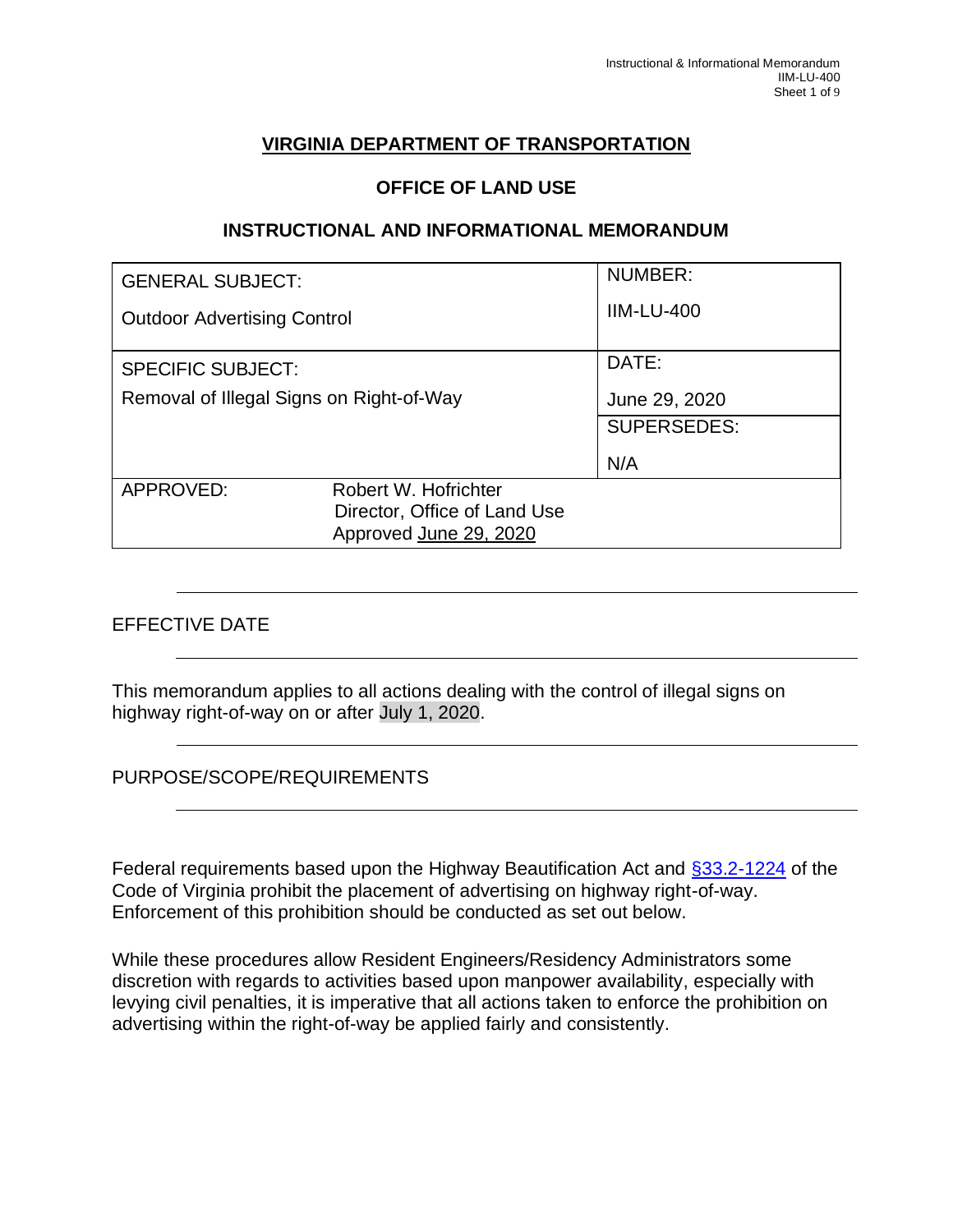If assistance is needed in interpreting the requirements and procedures, please contact the regional outdoor advertising control agent of the Office of Land Use's Outdoor Advertising Control Section in whose territory the illegal advertisement is found.

# PROCEDURES

# **1. Removing illegal signs in the right of way**

- Non-permitted signs within the right of way are illegal and considered a public and private nuisance.
- When a sign is found within the right of way it may be removed without giving written notice to the sign owner.
- Signs that pose a safety hazard shall be removed immediately.
- The right of way should be verified prior to sign removal.
- If a sign owner becomes confrontational with a VDOT employee, the State Police or local law enforcement should be contacted.
- Storage of the signs is not required under the statute but may be permitted by the Resident Engineer/Residency Administrator for up to 30 days.

# **2. Sign Removal Prioritization**

- First Priority: signs that pose or contribute to a safety hazard
- Second Priority: signs that obstruct mowing operations or other VDOT work
- Third Priority: signs in areas where complaints have been received
- Fourth Priority: other signs

# **3. Political campaign signs**

- A letter shall be sent to all political campaigns informing candidates of §33.2- 1224 of the Code of Virginia. The Office of Land Use in Central Office will be responsible for notifying national, gubernatorial and senatorial election campaigns. The district will notify all congressional, state, and local election campaigns (Attachment A).
- Political candidates' mailing addresses should be obtained from the Virginia Board of Elections website. [https://www.elections.virginia.gov/casting-a](https://www.elections.virginia.gov/casting-a-ballot/candidate-list/)[ballot/candidate-list/](https://www.elections.virginia.gov/casting-a-ballot/candidate-list/)
- Campaign signs are subject to removal if they are in the right of way. If a campaign sign is removed, all illegal signs along that route within the right of way shall also be removed.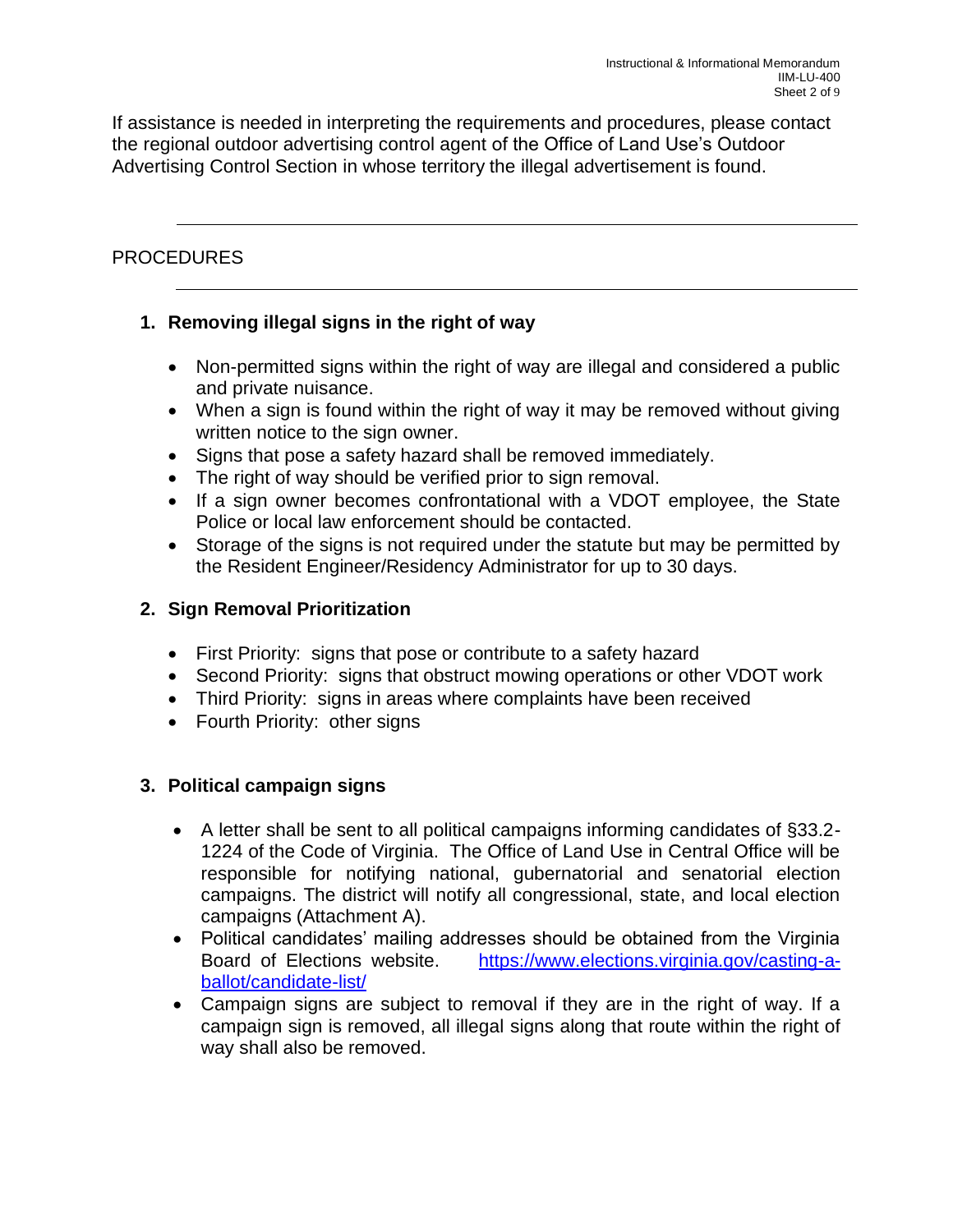### **4. Levying Civil Penalty for signs on the right of way**

- The decision on whether to levy fines shall be up to the resident engineer/residency administrator. When levying fines, the process must be applied consistently.
- When a sign is identified, it shall be photographed on the right of way. The photo should include date and time stamp to show evidence of a violation. The person removing the sign shall document the location from which the sign was removed. Each sign on the right of way is a separate \$100 civil penalty.
- Once a sign is removed, it should be photographed in VDOT possession. Multiple signs for the same business should be included in one photo. The photo should include date & time stamp for billing purposes.
- A fiscal form (Attachment B) shall be completed to include locations of sign violations, the number of signs removed, and the advertiser and mailing address. If a person is caught placing signs on the right of way, their contact information should be obtained along with their license plate number. This information should be included on the fiscal form as they will be billed for the civil penalty. If no one is observed placing the sign on the right of way, the advertiser is billed for the civil penalty.
- The fiscal form should be signed by the employee removing the signs and shall be signed by the Residency Administrator or designee. The fiscal form shall then be sent to the District Fiscal Section along with all photo documentation.
- Fiscal will generate a bill and send a letter informing the party of the civil penalty.
- All penalties collected shall be paid to the Highway Maintenance and Operating Fund.
- The removed signs should be destroyed after sending all documentation to Fiscal Division.
- No civil penalty shall be assessed for signs removed by Adopt-A-Highway participants.
- No civil penalty shall be assessed for signs removed by mowing contractors preparing for mowing operations.
- Local governments may remove illegal signs and levy civil penalties only after securing an agreement from the Commissioner to act as an agent of VDOT for enforcing the provisions of §33.2-1224 of the Code of Virginia.
- The district may track personnel and equipment costs incurred during sign collection; however, such costs should only be billed for repeat violators. Collection costs are difficult to assign when multiple violators' signs are being removed.
- A person, firm, or corporation may appeal to the District Administrator for VDOT-levied civil penalties and/or collection costs. The appellant must provide evidence that they were improperly assessed the civil penalty or the collection costs were improperly calculated. Stating they were not aware of the law is not sufficient grounds to reverse the civil penalty.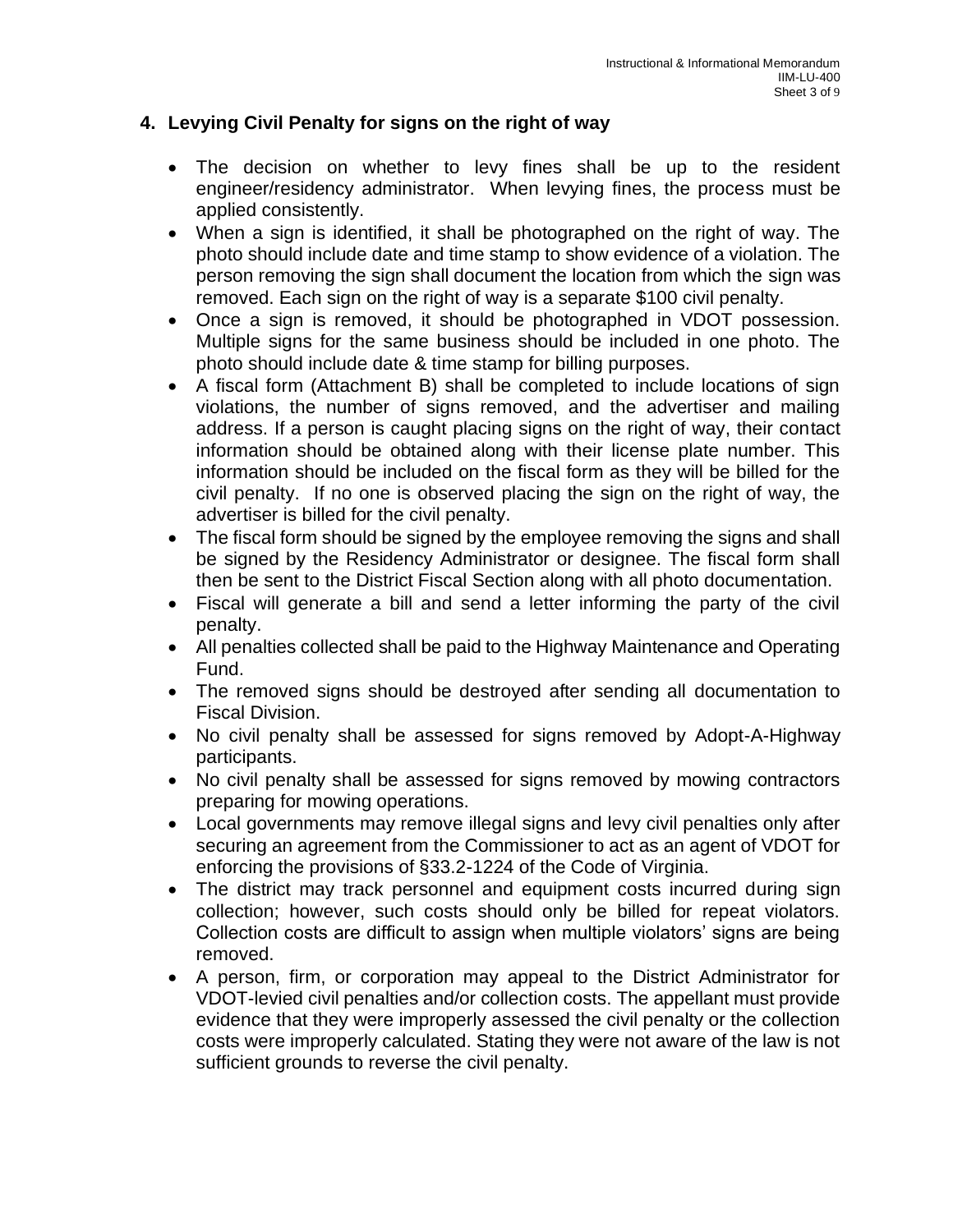#### **5. Agreements with Local Governments**

- Local governments may enter into agreements with the Commissioner to enforce the provisions of §33.2-1224 of the Code of Virginia.
- The local government shall pass a resolution requesting the authority to enforce §33.2-1224 of the Code of Virginia.
- The Office of Land Use in Central Office has an approved draft agreement (Attachment C) that shall be used.
- The locality-executed agreement shall be sent to the Office of Land Use in Central Office for VDOT execution. The Office of Land Use shall return the fully executed original agreement to the residency, which shall then forward it to the local government.
- Upon final execution, this agreement will allow the local government to act as an agent for the Commissioner in removing signs within the right of way, including the ability to levy penalties.

### **6. Adopt-a-Highway groups**

- Local Adopt-a-Highway groups may be authorized to remove signs on the rights-of-way as part of their cleanup efforts.
- The adopting group cannot single out signs for removal. They must clean up all trash along their adopted route. Singling out specific signs may result in the Commissioner rescinding authorization to remove illegal signs or expulsion from the Adopt-a-Highway program.
- The Commissioner, through Maintenance Division, will provide the adopting group with a letter authorizing them to remove signs as part of their Adopt-a-Highway work (Attachment D).

### NOTES

- Information on the Outdoor Advertising Control Program can be found on VDOT's external website on the [Outdoor Advertising page.](https://www.virginiadot.org/info/outdoor_advertising_and_the_state_right_of_way.asp)
- Section [33.2-1224](https://law.lis.virginia.gov/vacode/title33.2/chapter12/section33.2-1224/) of the Code of Virginia, provides the legal basis for the removal of advertising in the right-of-way.
- The [Maintenance Manual](https://insidevdot.cov.virginia.gov/Docs/Documents/VDOT%20Best%20Practices.pdf) contains instructions for the maintenance of the right-ofway.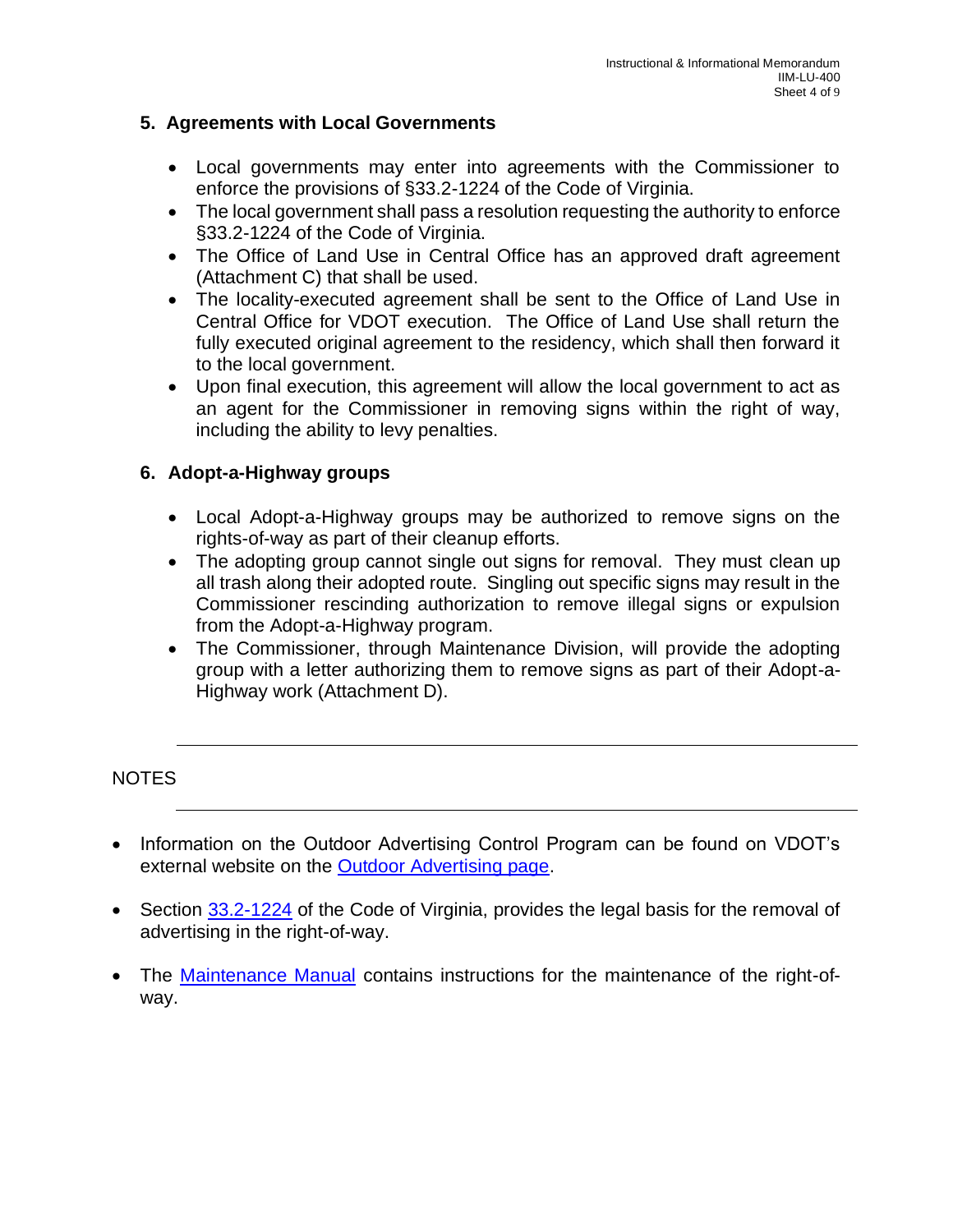### ATTACHMENTS

(Attachment A – Letter for Congressional, State, and Local Election Campaigns)

Date

Re: Election Signs within State Right of Way

Dear

With the November elections nearing, VDOT is contacting all political campaigns to specifically ask for your help in making sure that campaign signs are not placed within state right of way. Section 33.2-1224 of the Code of Virginia prohibits placing signs on state right of way, including campaign signs. As a general guide, the right of way is typically the entire roadway, including sidewalks, medians, ditches and the area between utility lines or fences lining the outside edges of state roads.

Signs placed in median strips are of particular concern. Not only is it a safety hazard for campaign workers to place and remove these signs adjacent to fast-moving traffic, the signs can be a distraction for drivers and often impede their sight distance. Please know that VDOT workers are instructed to remove illegal signs from the right of way, and VDOT is a strong advocate for their safety as well. In addition, removal costs come directly out of VDOT maintenance funds, reducing resources available for taking care of a wide variety of other highway and transportation infrastructure needs.

We recognize that your campaign efforts may have been ongoing. Consequently, if you have been previously contacted by others at VDOT, please accept this message as a reminder of the importance of those earlier requests to help us keep the right of way clear of signs. If you have assisted with that effort, I thank you for your kind cooperation in that regard.

Thank you and please let me know if you have any questions regarding this request.

Sincerely,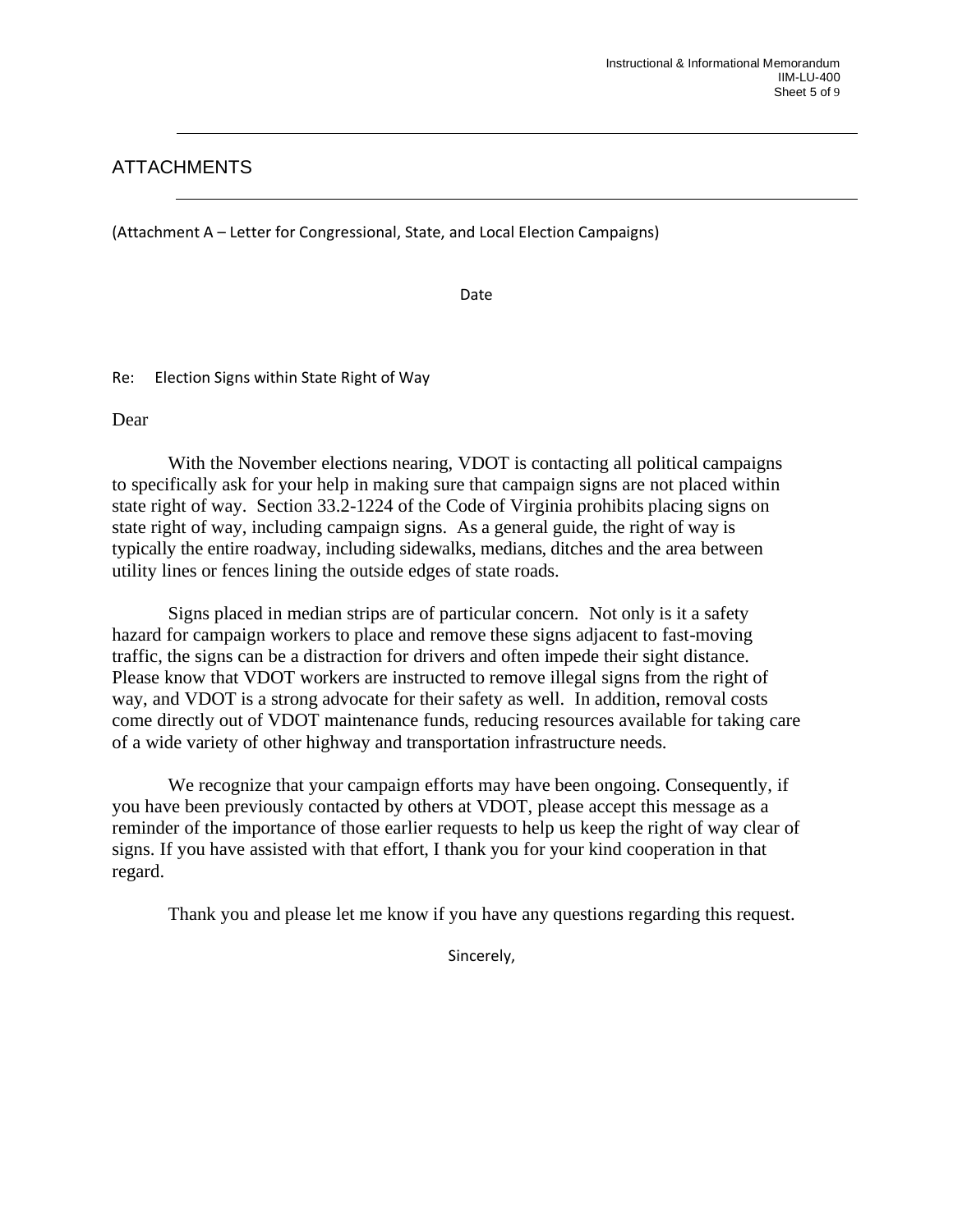(Attachment B – Illegal Signs Civil Penalty Fiscal Form)

| Number of signs removed for this company:__________                                                                   |  |  |  |  |
|-----------------------------------------------------------------------------------------------------------------------|--|--|--|--|
|                                                                                                                       |  |  |  |  |
| Total civil penalties being levied_____________________                                                               |  |  |  |  |
|                                                                                                                       |  |  |  |  |
|                                                                                                                       |  |  |  |  |
|                                                                                                                       |  |  |  |  |
|                                                                                                                       |  |  |  |  |
|                                                                                                                       |  |  |  |  |
|                                                                                                                       |  |  |  |  |
| <u> 1989 - Johann Harry Harry Harry Harry Harry Harry Harry Harry Harry Harry Harry Harry Harry Harry Harry Harry</u> |  |  |  |  |
|                                                                                                                       |  |  |  |  |
|                                                                                                                       |  |  |  |  |
| Date__________________________                                                                                        |  |  |  |  |
|                                                                                                                       |  |  |  |  |
|                                                                                                                       |  |  |  |  |

Attach photos of the signs in the right of way prior to removal, with the total number of signs removed in one photo.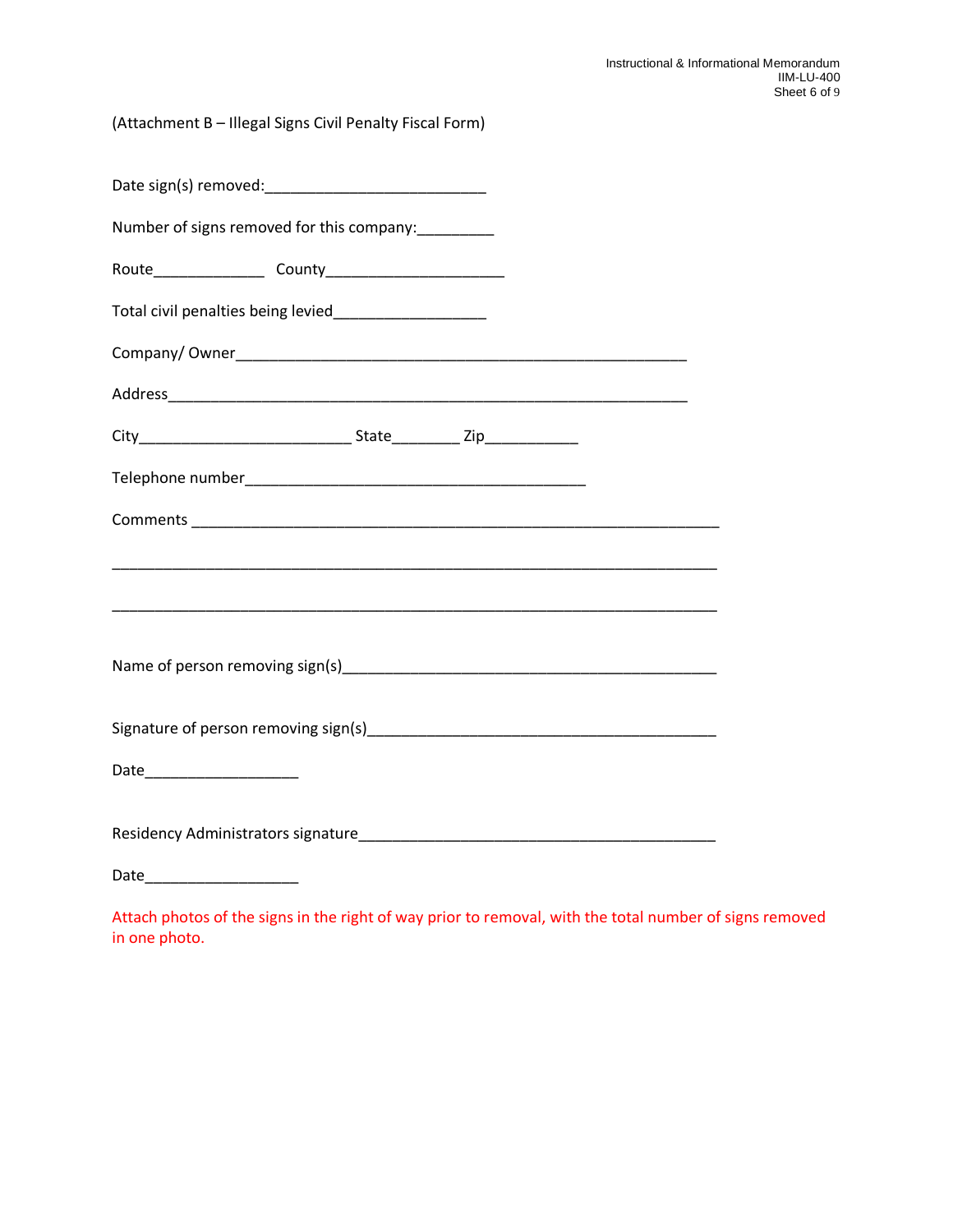(Attachment C Agreement)

# **AGREEMENT BETWEEN THE VIRGINIA DEPARTMENT OF TRANSPORTATION AND THE BOARD OF SUPERVISORS OF \_\_\_\_\_\_\_\_ COUNTY, VIRGINIA**

#### **FOR ENFORCEMENT OF LAWS REGARDING ILLEGAL SIGNS AND ADVERTISING WITHIN THE LIMITS OF THE HIGHWAY**

THIS AGREEMENT is made this \_\_\_\_ day of \_\_\_\_\_\_\_, 20\_, between the Commissioner of Highways of the Commonwealth of Virginia (Commissioner), and the County of , Virginia, acting by and through its Board of Supervisors (Board).

#### **WITNESSETH:**

WHEREAS, pursuant to Title 33.2, Chapter 12, Article 1 of the *Code of Virginia* (1950), as amended (*Code*), the Commissioner, as the chief executive officer of the Virginia Department of Transportation (VDOT), enforces the prohibition on the placement of signs and advertising within the limits of highways in the Commonwealth; and

WHEREAS, the Board, as the governing body of \_\_\_\_\_\_\_ County, has an interest in protecting the public health, safety, and welfare, and in protecting the appearance of the County, in general; and

WHEREAS, the Board has found that the proliferation of signs and advertising in the rights-of-way of highways in \_\_\_\_\_\_\_\_ County threatens the public safety and the welfare of the County, and has a negative effect on the appearance of highways; and

WHEREAS, by an appropriate resolution adopted by the Board at its meeting on , and attached hereto as Exhibit A, the Board expressed its desire and agreement to enter into an agreement with the Commissioner to enforce the provisions of § 33.2-1224 of the *Code of Virginia* (1950), as amended, and to collect the penalties and costs provided therein and has authorized execution of said agreement by a County representative; and

WHEREAS, the Commissioner desires the Board's assistance in removing signs and advertising from the VDOT-maintained highways in \_\_\_\_\_\_ County.

NOW, THEREFORE, for and in consideration of the mutual benefits to be derived from this Agreement, the parties hereto agree as follows:

1. The Commissioner hereby authorizes the Board to act as the Commissioner's agent for the purposes of removing any signs or advertising located within the VDOT-maintained rights-of-way, in violation of §33.2-1224 of the *Code*; and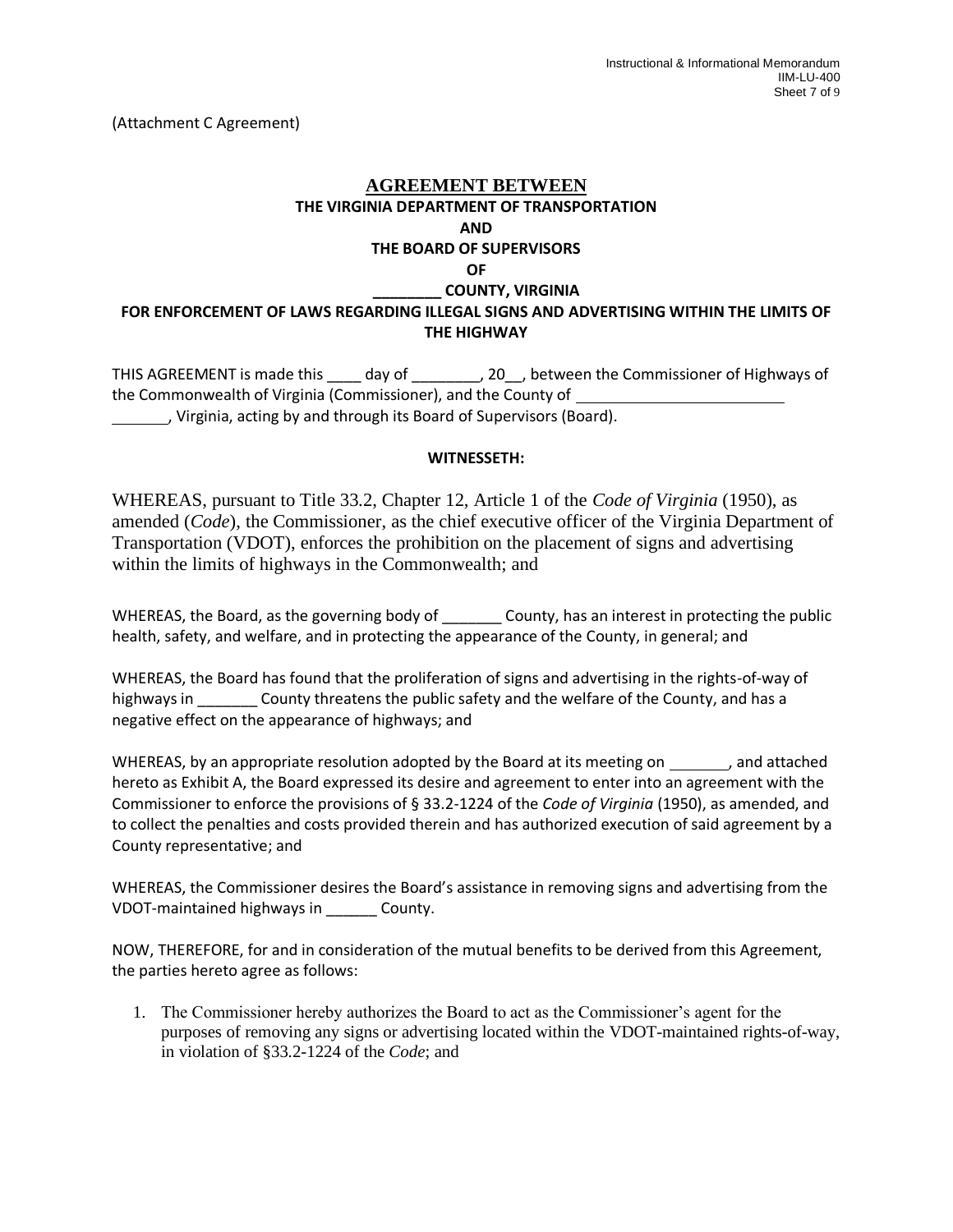- 2. The Commissioner further authorizes the Board to act as the Commissioner's agent for the purposes of collecting the penalties and costs from the person, firm, or corporation responsible for signs or advertising located within the VDOT-maintained rights-of-way in violation of and as provided for in §33.2-1224 of the *Code*; and
- 3. The Board may authorize local law-enforcement agencies or other local governmental entities ("hereinafter designee(s)") to act as agents of the Commissioner for the purpose of fulfilling the terms of this Agreement; and
- 4. The Board shall be entitled to retain, in full, all sums lawfully collected by the Board or its designees as penalties and costs for removal of signs and advertising and enforcement of §33.2- 1224 pursuant to this Agreement; and
- 5. The Board, or its designee, when collecting the penalties and costs referenced in Paragraph 2, above, shall:
	- a. Issue an invoice to the person, firm, or corporation being advertised for collection of any and all penalties and costs, as provided in §33.2-1224 of the *Code*, which shall provide that within thirty (30) days, Thirty-three (33) days if the invoice is sent by mail, the person, firm, or corporation being advertised shall either (a) remit payment of the invoice to the Board, or its designee, or (b) notify the Board or its designee in writing that the matter and/or the penalties and costs are disputed.
	- b. In the event that a person, firm or corporation disputes the matter and/or penalties and costs provided in such invoice, the Board shall be responsible for resolving the dispute in accord with all applicable laws.
- 6. The Board shall require local government employees and others who are authorized to act or perform services pursuant to this agreement to comply with the provisions of this Agreement and all applicable laws; and
- 7. This Agreement shall remain in full force and effect unless sooner terminated upon thirty (30) days' written notice by either party to the other party; and
- 8. This Agreement may be amended at any time by the written agreement of the parties.

In WITNESS WHEREOF, the Parties have caused this Agreement to be executed by their duly authorized representatives:

| VIRGINIA DEPARTMENT OF TRANSPORTATION    | COUNTY, VIRGINIA        |
|------------------------------------------|-------------------------|
| BY:                                      | BY:                     |
| Commissioner's Name                      | <b>Printed Name:</b>    |
| Commissioner of Highways or his designee | County Administrator of |
|                                          |                         |